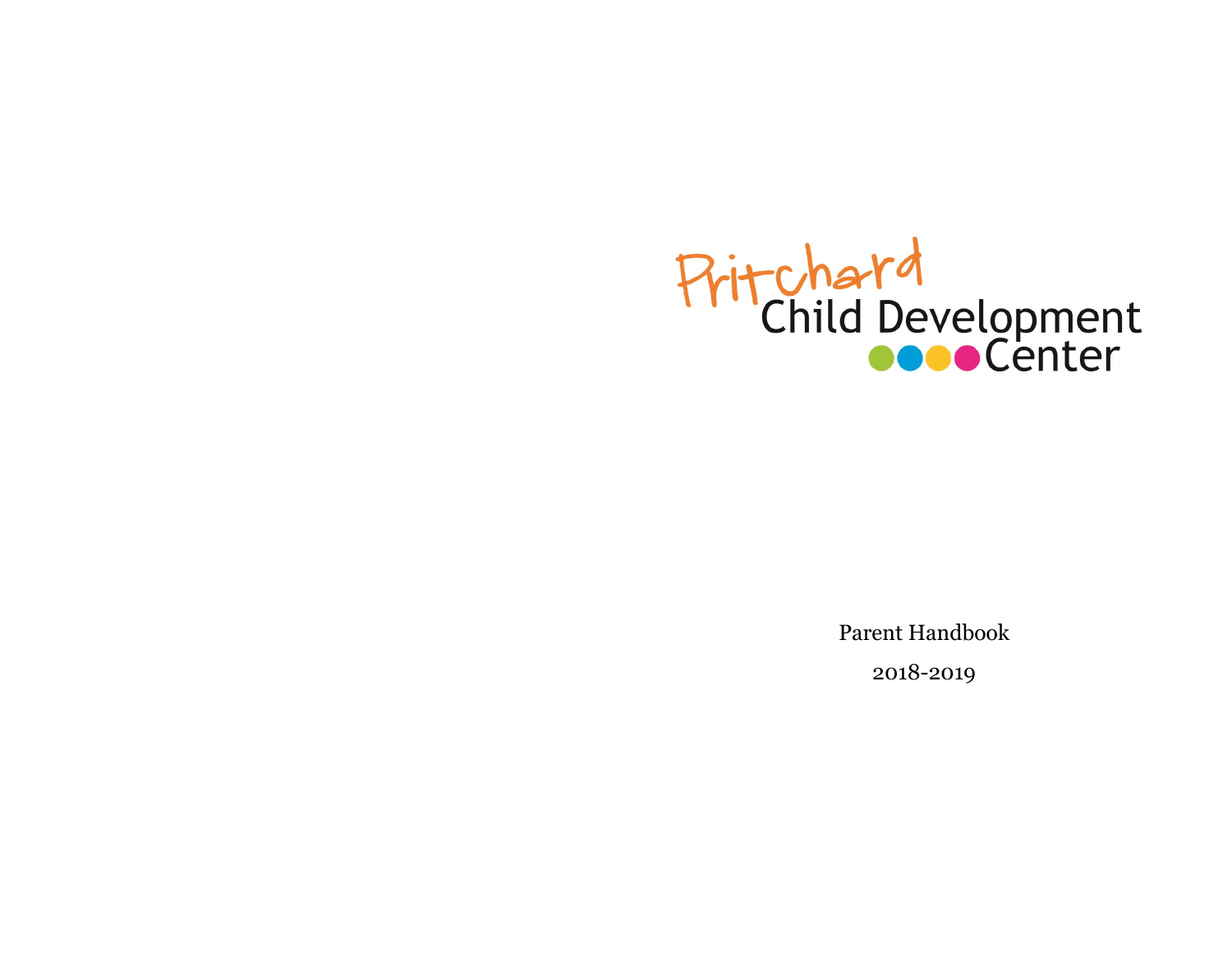# 2018-2019 Calendar

| August 31, 2018                                                | Teacher Work Day*                                              |
|----------------------------------------------------------------|----------------------------------------------------------------|
| September 3, 2018_________________________Labor Day Holiday*   |                                                                |
|                                                                |                                                                |
|                                                                |                                                                |
|                                                                | November 21, 2017 _______________________Close at 1:00PM       |
| November 22-23, 2018 ________Thanksgiving Holidays*            |                                                                |
| December 24-26, 2018 ______________ Christmas Holidays*        |                                                                |
|                                                                | December 31, 2018 ______________________Close at 1:00PM        |
| January 1, 2019 __________________________ New Year's Holiday* |                                                                |
|                                                                | January 21, 2019 ________________________________ MLK Jr. Day* |
| February 19, 2019 ________________President's Day *            |                                                                |
| April 19, 2019 ____________________________Good Friday*        |                                                                |
|                                                                |                                                                |
|                                                                |                                                                |
|                                                                |                                                                |
| July 4, 2019 _______________________ Independence Day*         |                                                                |

#### Tuition and Fees **Coooo**

A non-refundable registration fee of \$75 per child is due with your registration paperwork each year.

| 2017-2018 Tuition Rates |                                |
|-------------------------|--------------------------------|
| Infants                 | $$281$ weekly/ $$1221$ monthly |
| Toddlers                | \$265 weekly/\$1150 monthly    |
| Twos                    | $$244$ weekly/ $$1058$ monthly |
| Threes                  | \$232 weekly/\$1006 monthly    |
| Pre-K                   | \$232 weekly/\$1006 monthly    |

We accept cash, checks, and money orders.

Tuition is based on the classroom in which your child is assigned. The tuition decreases each August when your child promotes to the next class. Infant tuition decreases when your child promotes to the toddler room.

Tuition is due on Monday of the week covered or on the first day of the month if you pay by the month.

If payment is not received by the close of business Tuesday (if paying weekly), a late fee of 5% will be assessed. If after 2 weeks, full payment and late fees have not been received, your child's spot will be filled from the waitlist.

If payment is not received by the 5th (if paying monthly), a late fee of 5% will be assessed. If full payment and late fees are not received by the 15th, your child's spot will be filled from the waitlist.

There is no reduction in tuition due to illness, vacation, holidays, or inclement weather.

A receipt will be emailed once payment is processed. Please save this for your tax records.

Returned checks are subject to a \$25 service charge in addition to late fees. We reserve the right to refuse future check payments.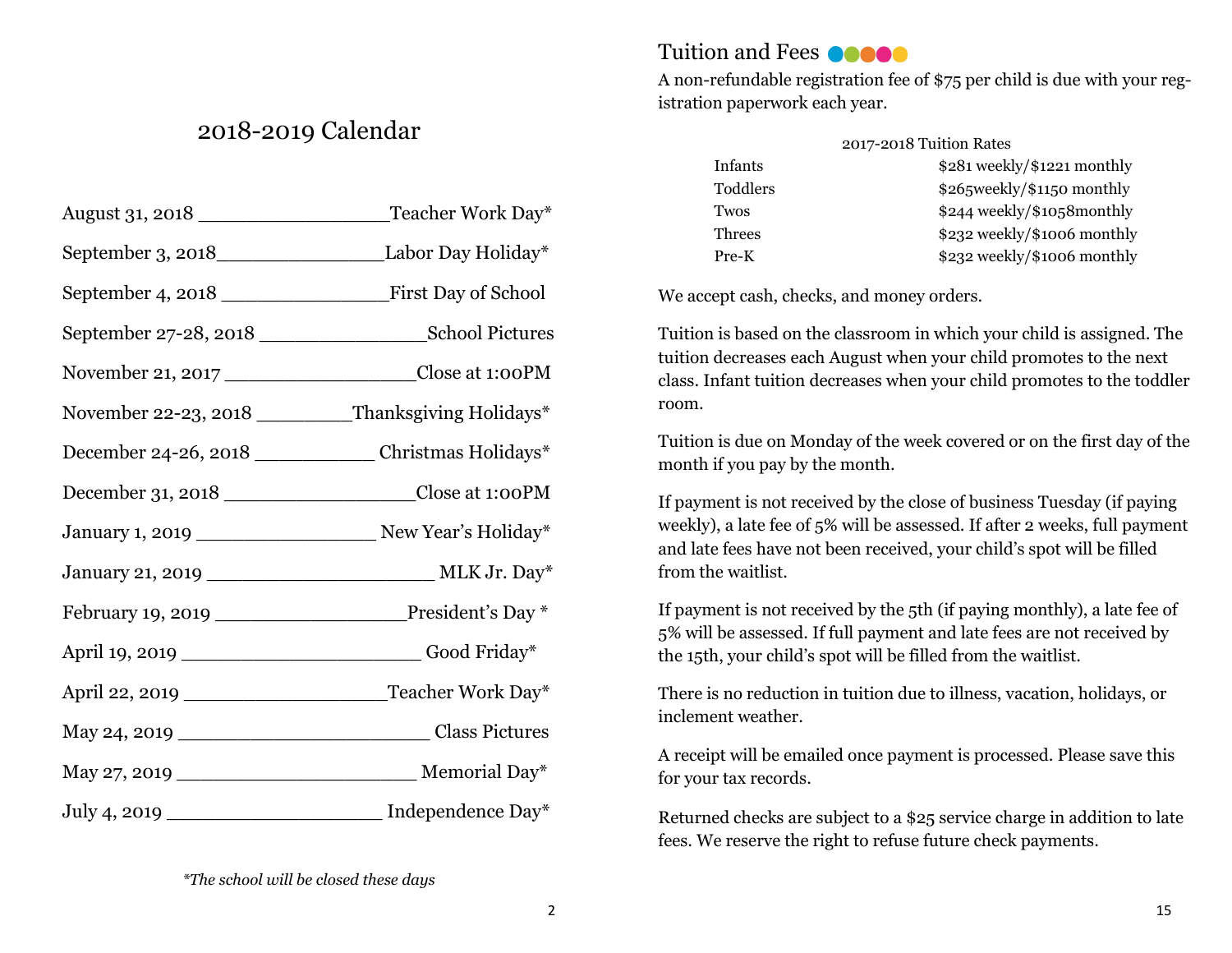# Potty Training **OCOO**

As children begin turning two, we begin to look for signs of toilet training readiness. These include staying dry for a longer period of time, being able to verbalize the need to go, being able to follow simple instructions, and being able to maneuver his/her clothing. Your child's teacher will discuss the process with you so that we have consistency between school and home.

Children must be fully potty-trained (naptime excluded) to attend the threes or Pre-K classes.

#### Enrichment Activities **OCOOO**

We offer several enrichment programs throughout the year that your child may participate in. These activities are included in your tuition:

- Chapel Service is twice monthly and held on campus in the chapel. This is led by the Pritchard pastoral staff for the two year old class and older.
- Labs are held monthly. These special classes are taught by our
- staff and focus on science, math, art, and more.
- Spanish classes are held each Friday for the Twos class and up.
- Music classes are held each Wednesday for Toddlers and up.

These activities are available for an additional fee:

- Jump Bunch brings a sports related activity for the children each week. Jump Bunch is offered on Tuesday mornings for those in the toddler room and older. For more information, see www.jumpbunch.com.
- South End Fine Arts Academy offers dance classes such as ballet, tap, tumbling, hip-hop, private dance lessons, and private music lessons in piano, voice, violin, and trumpet. For more information, see www.pritchardmemorial.com/finearts.

Welcome to the Pritchard Child Development Center! We are thankful that your child will be a part of our weekday preschool ministry for the 2018-2019 year.

Our program is an extension of Pritchard Memorial Baptist Church and serves the purpose of providing Christian love, care, and education for the preschool children in our church and community. We operate as a licensed faith based care and education center in the state of North Carolina.

It is the philosophy of the Pritchard Child Development Center that children are unique individuals created by God who deserve a warm and secure environment that promotes a sense of wonder and discovery in learning. Through a play driven environment, we encourage children as they develop socially, physically, emotionally, intellectually, and spiritually.

This booklet offers general information and an explanation of our policies. PLEASE KEEP IT FOR FUTURE REFERENCE.

#### **Operational Information**

Pritchard Child Development Center 1117 South Blvd, Charlotte, NC 28203 704.343.2944 (office) 704.376.6304 (fax) pritchardcdc@pritchardmemorial.com Tax ID: 56-0650622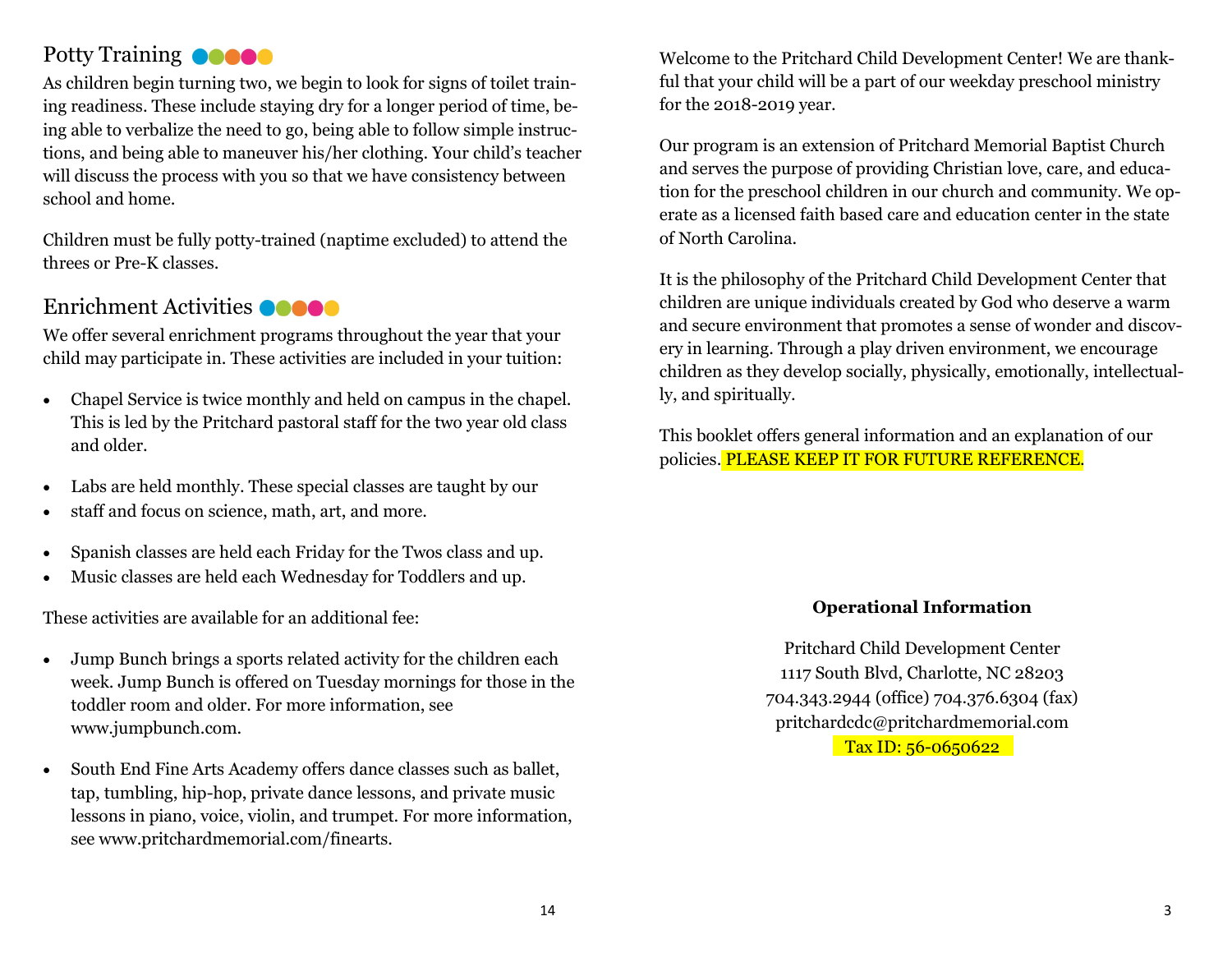## Schedule **OCOOO**

Our operating hours are 7:30 a.m. to 6:00 p.m. Monday through Friday. The center will be closed in observance of New Year's Day, Martin Luther King, Jr. Day, Good Friday, Memorial Day, Independence Day, Labor Day, Thanksgiving Day and the day after, and three days at Christmas.

# Enrollment Information

Before your child's first day, the enrollment application, medical form, current immunization record, and registration fee must be submitted to the office. Parents are responsible for keeping the records updated as new immunizations are received.

We have a waiting list for future openings priority is given to active church members, current families, and staff. If you are expecting please notify the office as soon as possible so we can add your name to the waitlist for infants, we must be notified by the beginning of your second trimester in order to receive priority. Children will be enrolled as space is available .

We follow an annual progression process in which children move as a group from one class to the next at the beginning of the school year. Once our oldest class leaves for kindergarten, the remaining classes move up to the next age group, which leaves spaces in our youngest classrooms. This means that the majority of our spaces come available in early September each year.

#### Center Visits 00000

Pritchard CDC has an open door policy for any parent, guardian, or custodian of a child enrolled in the center. Parents may visit during our operating hours in order to contact their child or evaluate the center. Unfortunately, we are not able to accommodate classroom visits from extended family or anyone other than the primary parent, guardian, or custodian.

# Field Trips  $\bullet \bullet \bullet \bullet$

Older classes will go on several field trips throughout the year. They will travel by light rail, church coach, or by walking. Notice of upcoming field trips will be posted at least 2 weeks in advance. There may be a fee for some field trips.

## What to Bring/What Not to Bring

We encourage the children to dress for play and comfort as the seasons change. Because our program is based on play and exploration, your child will get dirty! Please send them in comfortable play clothes and sturdy closed toed shoes—no sandals, flip-flops, Crocs, or boots, please.

Your child will need appropriate outdoor clothing each season of the year: coat, gloves, and hats in the winter and cool clothing and sun hats in the summer.

All children must have at least one complete change of clothing in his/ her cubby in case of an accident during the day. This should include shoes, socks, and underwear.

**Do not** bring toys from home because they can be broken, lost, and/or cause conflicts among the children. Teachers cannot be responsible for these items. Your child is welcome to bring a security item or a blanket/ lovey for naptime. Some classes have specific "show & share" days where children are allowed to bring items in, your teacher will let you know details for these days.

Infants, toddlers, and non-potty trained twos provide their own diapers and ointments. Wipes are provided by the center. Parents are welcome to bring packs of diapers, labeled with your child's name, for us to store. We will notify you when your supply is running low.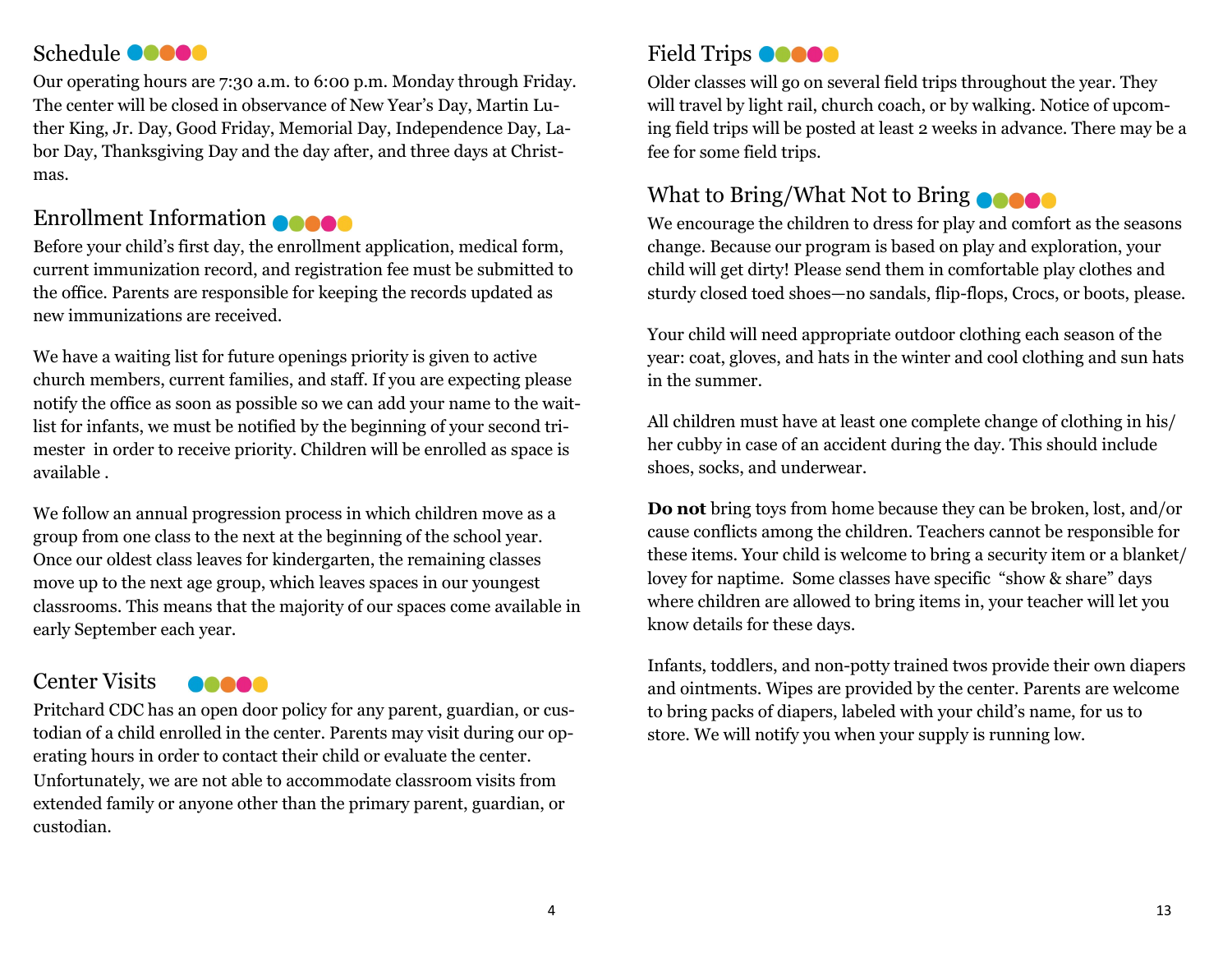# Daily Outdoor Play **COOOO**

The development of large muscle coordination is one of the major tasks for preschool aged children. Children need to develop large muscle coordination through active movement. Daily outdoor play allows more freedom of movement and provides fresh air. Daily outdoor play is a requirement of the state.

Our children have outdoor play scheduled in the morning and afternoon, weather permitting. This is determined by whether it is actively precipitating and by the air quality index.

Children who are not well enough to participate in daily activities, including outdoor play, must stay home.

#### Birthdays and Parties **OCCO**

Birthdays are important occasions for young children. Talk to your child's teacher if you wish to send a treat for that day. Treats must be store bought without peanuts or peanut products.

Outside party invitations may be distributed at school only if each child in the class is invited.

**00000** 

# Termination of Enrollment

The Director, in consultation with the Minister to Children and Their Families, reserves the right to make the final decision regarding termination of enrollment. Parent and professional consultants knowledgeable about the child will participate in the decision to terminate services to a child when:

- They are unable to make progress in the program
- The child endangers self or the health and welfare of other children and/or staff
- Parents fail to cooperate with the center's policies and guidelines contained in the program Parent Handbook
- Parents are dissatisfied with the program or staff to the extent that a healthy relationship no longer exists
- Parents fail to pay fees and have been given notice of nonpayment

# Arrivals and Departures



In order to maintain the class schedule, we ask that children arrive no later than 9:30 a.m. In case of an emergency or variation in your schedule, please call or email us so the teacher and kitchen staff may be informed.

All children must be checked in at the computer via the KidCheck program prior to joining their class. All parents and guardians should have their own KidCheck account. Free accounts are available on www.kidcheck.com. Before collecting your child from their classroom, please check them out for the day.

We do not release children to anyone not listed on the registration form. A photo ID may be requested. Please inform us if someone different will be picking up your child.

If your child is on the playground when you arrive, do not enter the playground directly. You must come in through the front door, sign your child out, enter the playground through the classroom, and exit the center out the front door. Do not exit via the playground gates.

To avoid accident or injury, children must walk in the hallway at all times. Siblings of infants may not enter the infant room.

#### Inclement Weather

In the event of inclement weather, Pritchard CDC will follow the Charlotte Mecklenburg School District decision for the initial two days. If CMS remains closed more than two days, we will make an independent decision for our program and will notify you through the KidCheck program.

If the inclement weather occurs on a weekend or during a CMS break we will make an independent decision for the next work day. Our decisions will be based on ensuring safe travel for both families and staff, and our ability to provide safe and appropriate care for the children.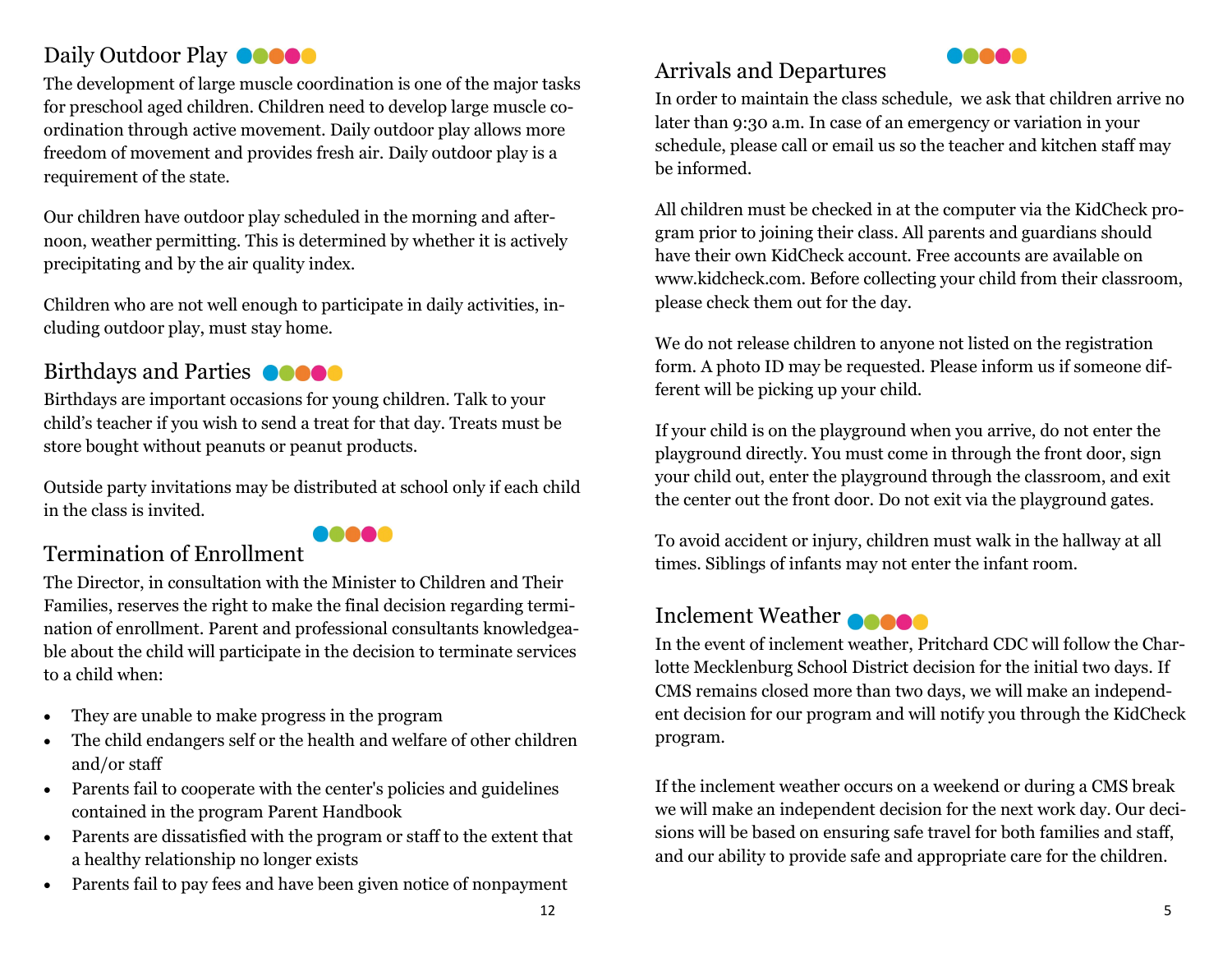#### Lunch and Snacks **Coooo**

For those children on table food, our center provides two nutritious snacks a day and a hot lunch prepared in the state approved kitchen. This food is included in the tuition. We are required to comply with the Meal Patterns for Children in Child Care Programs as approved by the USDA. Other food may not be brought from home with the exception of classroom celebrations (please see details in the birthday section). We are a peanut free facility.

Please feed your child breakfast before coming to school; no breakfast item may be brought into the classroom. A morning snack is provided at 8:30 a.m., a hot lunch is provided at 11:30 a.m., and an afternoon snack is provided following naptime.

Parents of infants on bottles and baby food provide their own food. Infants should be fed either a bottle or food prior to arriving at the center. Infant food must be in a container, ready to eat, and labeled with the child's name and current date. Unfortunately, we cannot microwave or cook infant food.

For sanitation reasons, lunch and snacks cannot be saved beyond scheduled times. Monthly menus are emailed at the end of each month, posted outside the CDC office, and available on the literature rack.

#### **Parental preference will not be accepted in regards to**

**mealtimes.** Children with documented food allergies must provide a medical action plan completed by the pediatrician on file. This plan must include the allergy, symptoms, type of response, and medication/dosage. We may consult with the pediatrician to ensure we are adequately providing for your child. If a child has a milk allergy, a substitute milk product must be brought from home. Two four-ounce servings of the milk substitute must be provided each day in a closed lid cup labeled with the child's full name, classroom number, and current date. This must be turned into the office each morning at drop-off. Water is not an acceptable replacement. Allergy action plan must be updated annually.

Biting is a typical behavior for children between 1 and 2 years of age. For most children, this is a means of communication during a time when children do not have the words to express themselves. Though it is never pleasant when a child is bitten or is a biter, our teachers use these opportunities as teachable moments. The teacher will care for the child that was bitten and will remove the biter. Families of the children will be informed of the situation. The staff will work with the child and family to correct this behavior.

North Carolina Administration Code Rule 3V.1802 states that the parent must sign a statement that the center's discipline policies were discussed. The rule further states:

- 1. No child shall be handled roughly in any way, including shaking, pushing, shoving, pinching, slapping, biting, kicking, or spanking.
- 2. No child shall be placed in a locked room, closet, or a box.
- 3. No discipline shall ever be delegated to another child.
- 4. Discipline in no way shall be related to food, rest, or toileting. A. No food shall be withheld, or given, as a means of discipline. B. No child shall ever be disciplined for lapse in toilet training.
	- C. No child shall ever be disciplined for not sleeping during rest period.

#### Abuse and Neglect Procedures **OCOO**

Our staff receives training in recognizing child abuse and neglect. In North Carolina, the General Statutes require that "any person or institution who has cause to suspect that any juvenile is abused or neglected shall report the case of the juvenile to the Director of the Department of Social Services in the county where the juvenile resides or is found."

Pritchard CDC believes that preventing, recognizing, responding to, and reporting shaken baby syndrome and abusive head trauma is an important function of keeping children safe, protecting their healthy development, providing quality child care, and educating families. A copy of our prevention policy is provided at registration and must be signed.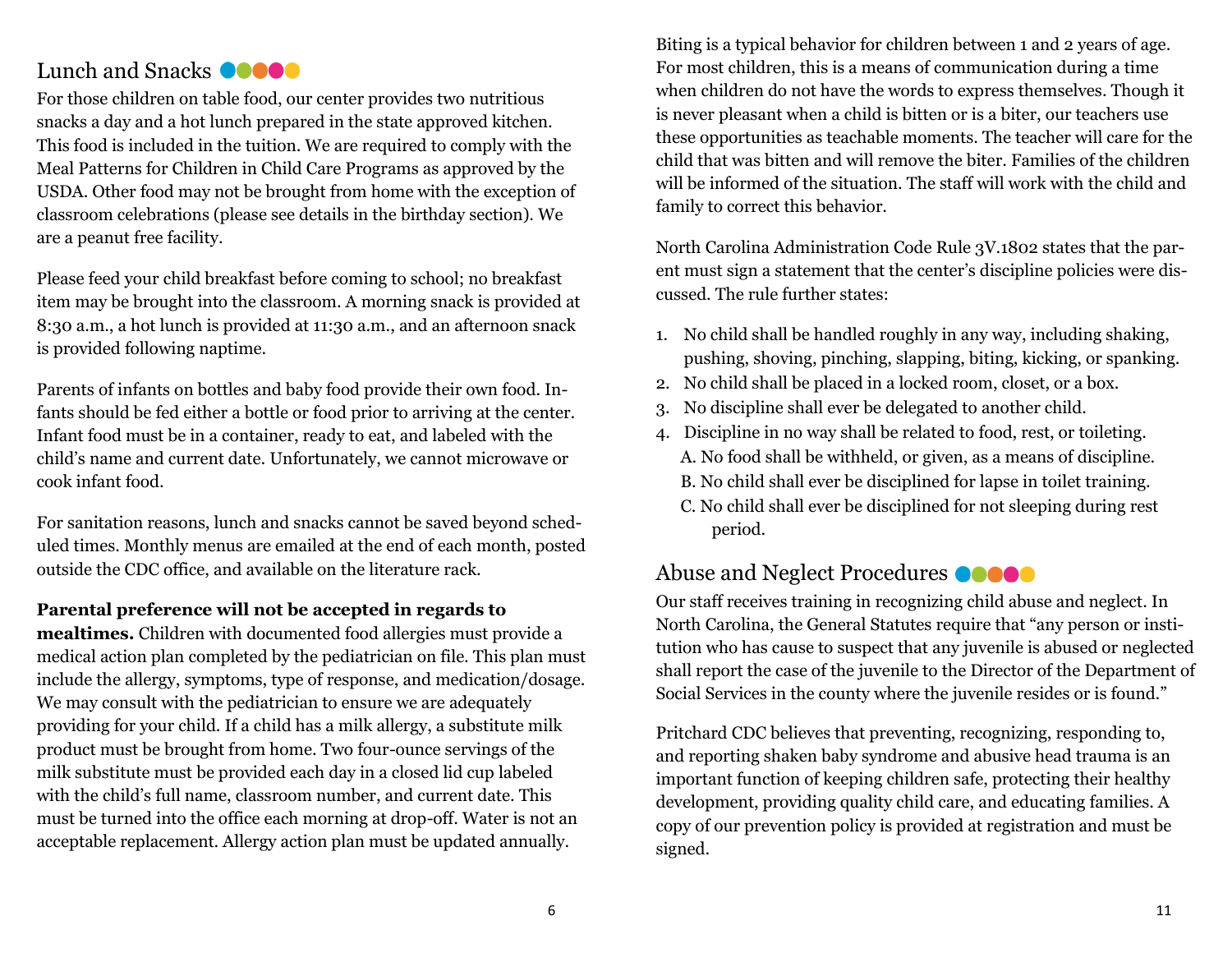## Curriculum **@@@@@**

Our curriculum provides a framework on which teachers can build an early childhood program that allows children to grow and develop as Jesus did "in wisdom and stature" and "in favor with God and men" (Luke 2:52). A child's growth and development is viewed as a process, not an event.

Development begins when the child is conceived and continues throughout life. The curriculum provides a range of activities designed to meet the needs of each child, their level of development along the growth continuum. It provides guidance and activities to help each child develop fundamental skills appropriate to his or her stage of development.

Using the Creative Curriculum, we balance both teacher directed and child initiated learning, with an emphasis on responding to children's learning styles and building on their strengths and interests. For all of our children, we use activities to build a foundation of Christian faith by using the WEE Learn curriculum. Through this material, children are introduced to Bible stories and Bible thoughts, develop spiritual understandings that are appropriate for their developmental level of mental, emotional, and social growth.

# Child Guidance **OCOO**

We have planned an environment where children can be successful and feel good about themselves. Our rooms are designed so that children will have a variety of activities in which to continually be engaged. Typical behaviors such as hitting, biting, and fussing over toys will be dealt with by redirection, spoken reminders, removal from the situation, and perhaps a short time out to allow the child to rethink his/her behavior.

During your time in our classrooms, you may observe behavior in a child that you find to be inappropriate. We ask that you bring the behavior to the attention of the teachers. At no time can we allow parents to discipline any child (other than their own) at the center.

# Health and Wellness **OCCO**

The medical form and immunization record must be signed by your pediatrician and returned to the center before your child is enrolled. Parents are responsible for keeping the records updated as new immunizations are received.

Handwashing is our most effective line of defense against infection. All children, including infants, must wash their hands upon entering the center each morning. Infants must be removed from their car seat.

Illnesses such as colds, flu, and other contagious diseases are common in preschoolers. Preschool children are expected to have 7-8 respiratory or gastrointestinal illnesses a year. To protect your child and to help contain these illnesses, we must exclude a child exhibiting the following symptoms:

- A temperature over 100 degrees Fahrenheit
- A sudden onset of diarrhea, characterized by an increased number (two or more) of bowel movements compared to the child's normal pattern and increased stool water
- Two or more episodes of vomiting within a 12 hour period
- A red eye or eyes, accompanied by a discharge that is not clear in color
- Strep throat, shigellosis, rotavirus, impetigo, head lice, ringworm, unexplained rash/hives, or other contagious/communicable diseases.

If contacted to pick up a child, parents are responsible for doing so promptly.

When a child is excluded for illness, he/she must remain out the next school day and until he/she has been symptom free **without medication** for 24 hours.

Children who attend with a cold but are fever free must be able to follow the daily routine, including outdoor activities. If for any reason a child needs to remain indoors, he/she should remain home in your care.